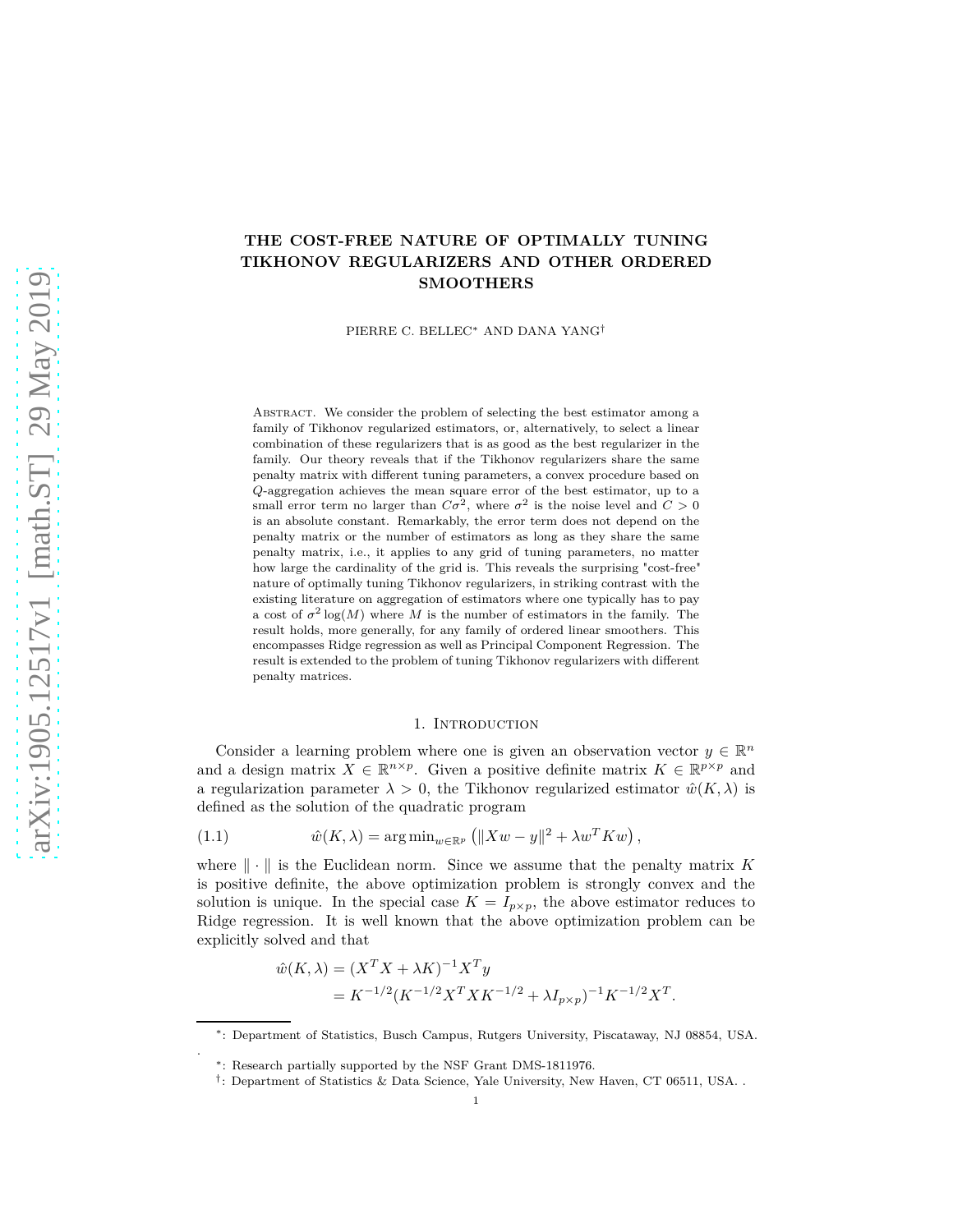**Problem statement.** Consider the Gaussian mean model

<span id="page-1-1"></span>(1.2)  $y = \mu + \varepsilon$  with  $\varepsilon \sim N(0, \sigma^2 I_{n \times n})$ 

where  $\mu \in \mathbb{R}^n$  is an unknown mean, and consider a deterministic design matrix  $X \in \mathbb{R}^{n \times p}$ . We are given a grid of tuning parameters  $\lambda_1, ..., \lambda_M \geq 0$  and a penalty matrix  $K$  as above. Our goal is to construct an estimator  $\tilde{w}$  such that the *regret* or *excess risk*

(1.3) 
$$
\mathbb{E}[\|X\tilde{w} - \mu\|^2] - \min_{j=1,...,M} \mathbb{E}[\|X\hat{w}(K,\lambda_j) - \mu\|^2]
$$

is small. Beyond the construction of an estimator  $\tilde{w}$  that has small regret, we aim to answer the following questions:

- <span id="page-1-0"></span>• How does the worst-case regret scales with  $M$ , the number of tuning parameters on the grid?
- How does the worst case regret scales with  $R^* = \min_{j=1,\dots,M} \mathbb{E}[\|X\hat{w}(K,\lambda_j) \|\mu\|^2$ , the minimal mean squared error among the tuning parameters  $\lambda_1, ..., \lambda_M$ ?

**Ordered linear smoothers.** If  $A_j = X(X^T X + \lambda_j K) X^T$  is the matrix such that  $A_i y = X \hat{w}(K, \lambda_i)$ , the family of estimators  $\{A_i, j = 1, ..., M\}$  is an example of ordered linear smoothers, introduced [\[23](#page-11-0)].

<span id="page-1-2"></span>**Definition 1.** The family of  $n \times n$  matrices  $\{A_1, ..., A_M\}$  are referred to as ordered linear smoothers if (i)  $A_j$  is symmetric and  $0 \leq w^T A_j w \leq ||w||^2$  for all  $w \in \mathbb{R}^p$  and all  $j = 1, ..., M$ , (ii) the matrices commute:  $A_j A_k = A_k A_j$  for all  $j, k = 1, ..., M$ , and (iii) either  $A_j \preceq A_k$  or  $A_k \preceq A_j$  holds for all  $j, k = 1, ..., M$ , where  $\preceq$  denotes the partial order of positive symmetric matrices, i.e.,  $A \preceq B$  if and only if  $B - A$  is positive semi-definite.

Condition  $(i)$  is mild: if the matrix  $A$  is not symmetric then it is not admissible and there exists a symmetric matrix *A'* such that  $\mathbb{E}[\|A'y - \mu\|^2] \leq \mathbb{E}[\|Ay - \mu\|^2]$ with a strict inequality for at least one  $\mu \in \mathbb{R}^n$  [\[11](#page-10-0)], so we may as well replace *A* with the symmetric matrix *A*′ . Similarly, if *A* is symmetric with some eigenvalues outside of [0*,* 1], then *A* is not admissible and there exists another symmetric matrix *A*<sup> $\prime$ </sup> with eigenvalues in [0, 1] and smaller prediction error for all  $\mu \in \mathbb{R}^n$ , and strictly smaller prediction error for at least one  $\mu \in \mathbb{R}^n$  if  $n \geq 3$  [\[11](#page-10-0)].

Conditions (ii) and (iii) are more stringent: they require that the matrices can be diagonalized in the same orthogonal basis  $(u_1, ..., u_k)$  of  $\mathbb{R}^n$ , and that the matrices are ordered in the sense that there exists *n* functions  $\alpha_1, ..., \alpha_n : \mathbb{R} \to [0, 1]$ , either all non-increasing or all non-decreasing, such that

<span id="page-1-3"></span>(1.4) 
$$
\{A_1, ..., A_M\} \subset \{\alpha_1(\lambda)u_1u_1^T + ... + \alpha_n(\lambda)u_nu_n^T, \lambda \in \mathbb{R}\},
$$

see [\[23\]](#page-11-0) for a rigorous proof of this fact. A special case of particular interest is the above Tikhonov regularized estimators, which satisfies conditions (i)-(ii)-(iii). In this case, the matrix  $A_j = X(X^T X + \lambda_j K)^{-1} X^T$  is such that  $A_j y = X \hat{w}(K, \lambda_j)$ . To see that for any grid of tuning parameters  $\lambda_1, ..., \lambda_M$ , the Tikhonov regularizers form a family of ordered linear smoothers, the matrix  $A_j$  can be rewritten as  $A_j =$  $B(B^TB + \lambda_j I_{p\times p})^{-1}B^T$  where *B* is the matrix  $XK^{-1/2}$ . From this expression of  $A_j$ , it is clear that  $A_j$  is symmetric, that  $A_j$  can be diagonalized in the orthogonal basis made of the left singular vectors of  $B$ , and that the eigenvalues of  $A_i$  are decreasing functions of the tuning parameter. Namely, the *i*-th eigenvalue of *A<sup>j</sup>* is equal to  $\alpha_i(\lambda_j) = \mu_i(B)^2/(\mu_i(B)^2 + \lambda_j)$  where  $\mu_i(B)$  is the *i*-th singular value of *B*.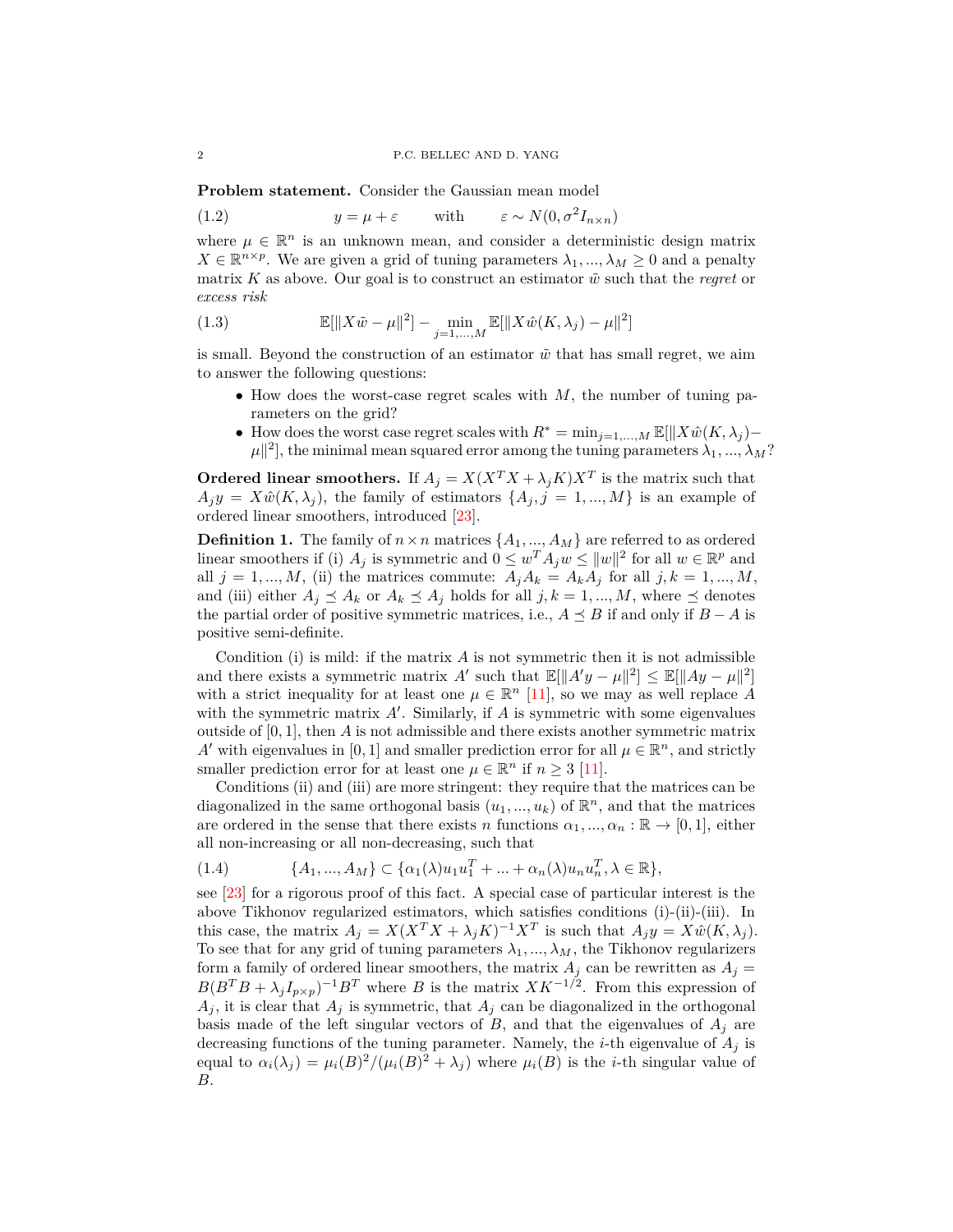**Overview of the literature.** There is a substantial amount of literature related to this problem, starting with [\[23\]](#page-11-0) where ordered linear smoothers are introduced and where their properties were first studied. Kneip  $[23]$  proves that if  $A_1, ..., A_M$  are ordered linear smoothers, then selecting the estimate with the smallest  $C_p$  criterion [\[26\]](#page-11-1), i.e.,

(1.5) 
$$
\hat{k} = \arg \min_{j=1,...,M} C_p(A_j)
$$
, where  $C_p(A) = ||Ay - y||^2 + 2\sigma^2 \operatorname{trace}(A_j)$ ,

leads to the regret bound (sometimes referred to as *oracle inequality*)

<span id="page-2-2"></span>(1.6) 
$$
\mathbb{E}[\|A_{\hat{k}}y-\mu\|^2]-R^* \leq C\sigma\sqrt{R^*}+C\sigma^2
$$
, where  $R^* = \min_{j=1,...,M} \mathbb{E}[\|A_jy-\mu\|^2]$ 

for some absolute constant  $C > 0$ . This result was later improved in [\[19,](#page-11-2) Theorem 3] [\[10\]](#page-10-1) using an estimate based on exponential weighting, showing that the regret is bounded from above by  $\sigma^2 \log(2 + R^*/\sigma^2)$ .

Another line of research has obtained regret bounds that scales with the cardinality *M* of the given family of linear estimators. Using an exponential weight estimate with a well chosen temperature parameter, [\[24,](#page-11-3) [15](#page-10-2)] showed that if  $A_1, ..., A_M$  are squared matrices of size *n* that are either orthogonal projections, or that satisfies some commutativity property, then a data-driven convex combination  $\hat{A}_{EW}$  of the matrices *A*1*, ..., A<sup>M</sup>* satisfies

<span id="page-2-0"></span>(1.7) 
$$
\mathbb{E}[\|\hat{A}_{EW}y-\mu\|^2]-R^*\leq C\sigma^2\log M.
$$

where  $C > 0$  is an absolute constant. This was later improved in [\[5](#page-10-3)] using an estimate from the *Q*-aggregation procedure of [\[13,](#page-10-4) [14](#page-10-5)]. Namely, Theorem 2.1 in [\[5\]](#page-10-3) states that if *A*1*, ..., A<sup>M</sup>* are squared matrices with operator norm at most 1, then

<span id="page-2-1"></span>(1.8) 
$$
\mathbb{P}\Big(\|\hat{A}_Q y - \mu\|^2\big] - \min_{j=1,...,M} \|A_j y - \mu\|^2 \leq C\sigma^2 \log(M/\delta) \Big) \geq 1 - \delta
$$

for any  $\delta \in (0,1)$ , where  $\hat{A}_Q$  is a data-driven convex combination of the matrices  $A_1, \ldots, A_M$ . A result similar to [\(1.7\)](#page-2-0) can then be deduced from the above high probability bound by integration. It should be noted that the linear estimators in  $(1.7)$  and  $(1.8)$  need not be ordered smoothers (the only assumption in in  $(1.8)$ ) is that the operator norm of  $A_j$  is at most one), unlike  $(1.6)$  where the ordered smoothers assumption is key.

Another popular approach to select a good estimate among a family of linear estimators is the Generalized Cross-Validation (GCV) criterion of [\[12,](#page-10-6) [18\]](#page-11-4). If we are given *M* linear estimators defined by square matrices  $A_1, ..., A_M$ , Generalized Cross-Validation selects the estimator

$$
\hat{k} = \underset{j=1,...,M}{\arg \min} (||A_j y - y||^2 / (\text{trace}[I_{n \times n} - A_j])^2).
$$

We could not pinpoint in the literature an oracle inequality satisfied by GCV comparable to  $(1.6)-(1.7)-(1.8)$  $(1.6)-(1.7)-(1.8)$  $(1.6)-(1.7)-(1.8)$  $(1.6)-(1.7)-(1.8)$  $(1.6)-(1.7)-(1.8)$ , though we mention that  $[25]$  exhibits asymptotic frameworks where GCV is suboptimal while, in the same asymptotic frameworks, Mallows *C<sup>p</sup>* is optimal.

The problem of optimally tuning Tikhonov regularizers, Ridge regressors or smoothning splines has received considerable attention in the last four decades (for instance, the GCV paper [\[18\]](#page-11-4) is cited more than four thousand times) and the authors of the present paper are guilty of numerous omissions of important related works. We refer the reader to the recent surveys  $[3, 2]$  $[3, 2]$  and the references therein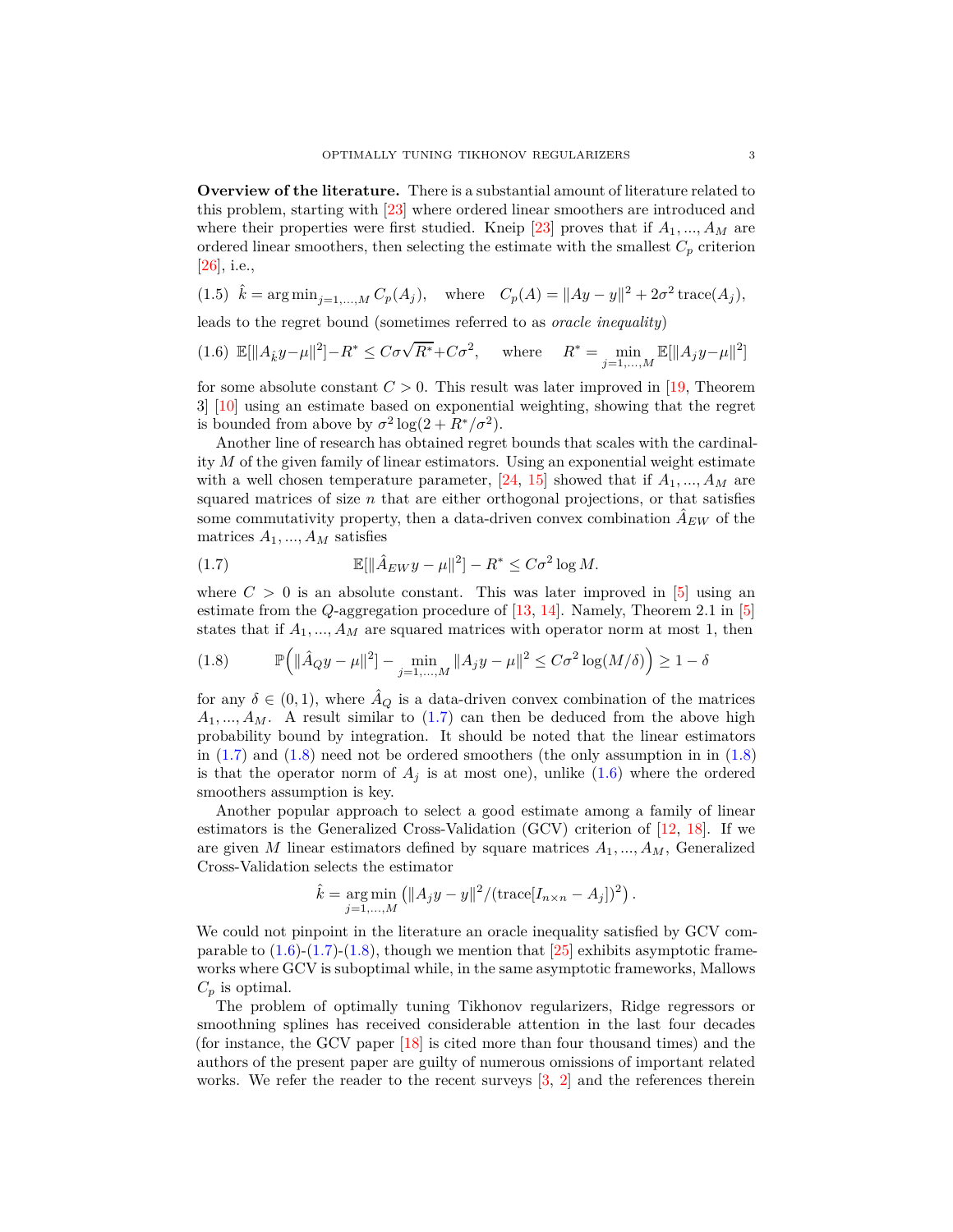for the problem of tuning linear estimators, and to  $\left[34\right]$  for a survey of aggregation results.

Coming back to our initial problem of optimally tuning a family of Tikhonov regularizers  $\hat{w}(K, \lambda_1), ..., \hat{w}(K, \lambda_M)$ , the results [\(1.6\)](#page-2-2), [\(1.7\)](#page-2-0) and [\(1.8\)](#page-2-1) above suggest that one must pay a price that depends either on the cardinality *M* of the grid of tuning parameters, or on  $R^* = \min_{j=1,\dots,M} \mathbb{E}[\|X\hat{w}(K,\lambda_j) - \mu\|^2],$  the minimal mean squared error on this grid.

**Optimally tuning ordered linear smoothers incurs no statistical cost.** Surprisingly, our theoretical results of the next sections reveal that if *A*1*, ..., A<sup>M</sup>* are ordered linear smoothers, for example Tikhonov regularizers sharing the same penalty matrix  $K$ , then it is possible to construct a data-driven convex combination  $\overline{A}$  of  $A_1, ..., A_M$  such that the regret satisfies

$$
\mathbb{E}[\|\hat{A}y - \mu\|^2] - \min_{j=1,\dots,M} \mathbb{E}[\|A_j y - \mu\|^2] \le C_1 \sigma^2
$$

for some absolute constant  $C_1 > 0$ . Hence the regret in  $(1.3)$  is bounded by  $C_1 \sigma^2$ , an upper bound that is (a) independent of the cardinality *M* of the grid of tuning parameters and (b) independent of the minimal risk  $R^* = \min_{j=1,\dots,M} \mathbb{E}[\|A_j y - \mu\|^2].$ No matter how coarse the grid of tuning parameter is, no matter the number of tuning parameters to choose from, no matter how large the minimal risk  $R^*$  is, the regret of the procedure constructed in the next section is always bounded by  $C_1 \sigma^2$ . Notation. Throughout the paper,  $C_1, C_2, C_3$ ... denote absolute positive constants. The norm  $\|\cdot\|$  is the Euclidean norm of vectors. Let  $\|\cdot\|_{op}$  and  $\|\cdot\|_F$  be the operator and Frobenius norm of matrices.

### <span id="page-3-0"></span>2. Construction of the estimator

<span id="page-3-2"></span>Assume that we are given  $M$  matrices  $A_1, \ldots, A_M$ , each matrix corresponding to the linear estimator  $A_j y$ . Mallows [\[26\]](#page-11-1)  $C_p$  criterion is given by

(2.1) 
$$
C_p(A) \triangleq ||Ay - y||^2 + 2\sigma^2 \operatorname{trace} A
$$

for any square matrix A of size  $n \times n$ . Following several works on aggregation of estimators [\[28,](#page-11-6) [35](#page-12-1), [24](#page-11-3), [30,](#page-11-7) [15,](#page-10-2) [13,](#page-10-4) [5](#page-10-3)] we parametrize the convex hull of the matrices  $A_1, \ldots, A_M$  as follows:

$$
(2.2)
$$

$$
A_{\theta} \triangleq \sum_{j=1}^{M} \theta_{j} A_{j}, \text{ for each } \theta \in \Lambda_{M}, \text{ where } \Lambda_{M} = \Big\{\theta \in \mathbb{R}^{M} : \theta_{j} \geq 0, \sum_{j=1}^{M} \theta_{j} = 1\Big\}.
$$

Above,  $\Lambda_M$  is the simplex in  $\mathbb{R}^M$  and the convex hull of the matrices  $A_1, ..., A_M$  is exactly the set  $\{A_{\theta}, \theta \in \Lambda_M\}$ . Finally, define the weights  $\hat{\theta} \in \Lambda_M$  by

<span id="page-3-1"></span>(2.3) 
$$
\hat{\theta} = \underset{\theta \in \Lambda_M}{\arg \min} \left( C_p(A_\theta) + \frac{1}{2} \sum_{j=1}^M \theta_j \| (A_\theta - A_j) y \|^2 \right).
$$

The first term of the objective function is Mallows  $C_p$  from  $(2.1)$ , while the second term is a penalty derived from the *Q*-aggregation procedure from [\[31](#page-11-8), [13](#page-10-4)]. The penalty is minimized at the vertices of the simplex and thus penalizes the interior of  $\Lambda_M$ . Although convexity of the above optimization problem is unclear at first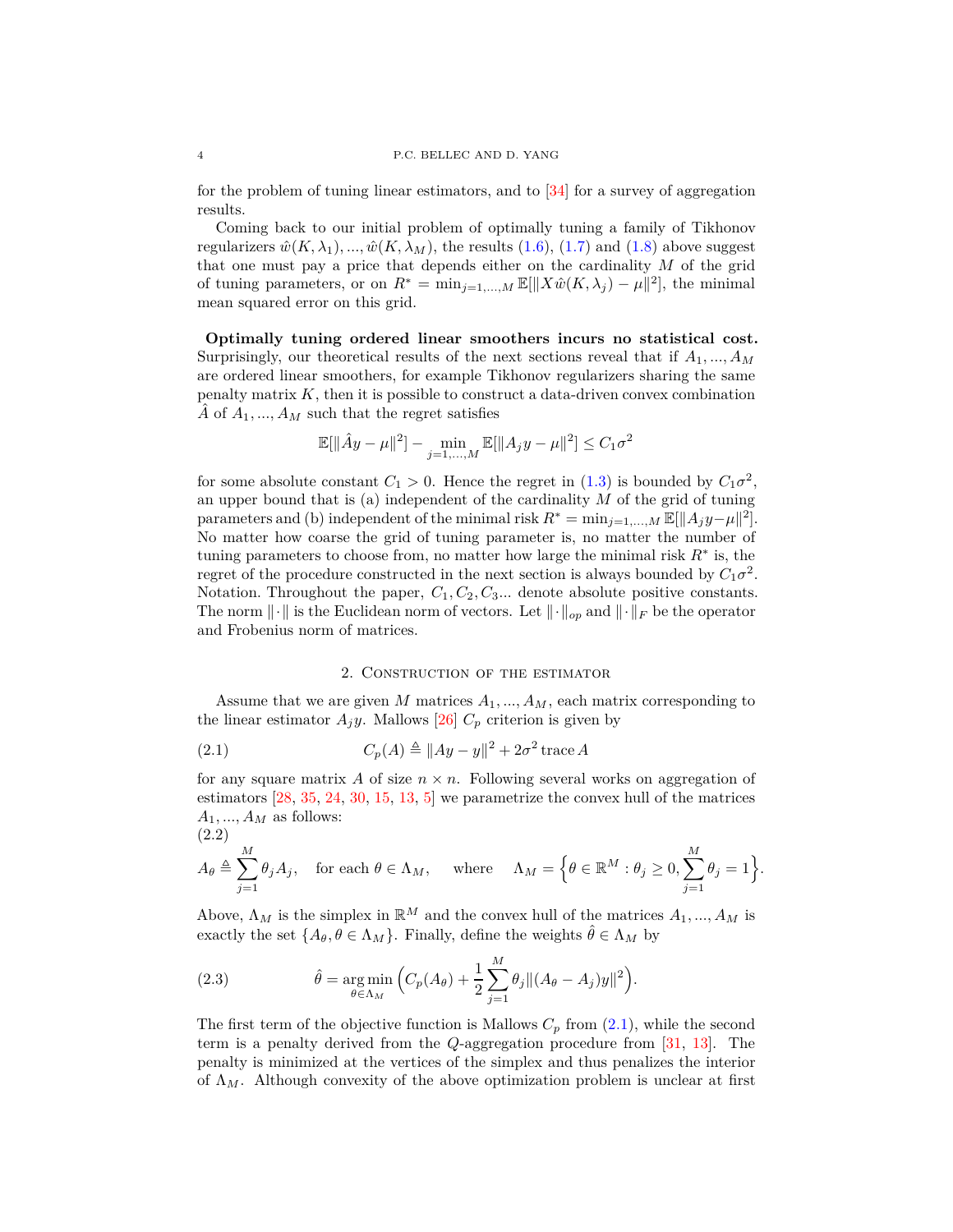sight because the penalty is non-convex, the objective function can be rewritten, thanks to a bias-variance decomposition, as

<span id="page-4-3"></span>(2.4) 
$$
\frac{1}{2}||A_{\theta}y - y||^{2} + 2\sigma^{2} \operatorname{trace}(A_{\theta}) + \frac{1}{2} \sum_{j=1}^{M} \theta_{j}||A_{j}y - y||^{2}.
$$

The first term is a convex quadratic form in  $\theta$ , while both the second term  $(2\sigma^2 \text{ trace}[A_{\theta}])$ and the last term are linear in  $\theta$ . It is now clear that the objective function is convex and  $(2.3)$  is a convex quadratic program  $(QP)$  with *M* variables and  $M+1$  linear constraints. The computational complexity of such convex QP is polynomial and well studied, e.g., [\[37,](#page-12-2) page 304]. The final estimator is

(2.5) 
$$
\hat{y} \triangleq A_{\hat{\theta}} y = \sum_{j=1}^{M} \hat{\theta}_j A_j y,
$$

a weighted sum of the values predicted by the linear estimators  $A_1, ..., A_j$ . The performance of this procedure is studied in  $[14, 5]$  $[14, 5]$ ;  $[5]$  derived the oracle inequality [\(1.8\)](#page-2-1) which is optimal for certain collections  $\{A_1, ..., A_m\}$ . However, we are not aware of previous analysis of this procedure in the context of ordered linear smoothers.

## <span id="page-4-0"></span>3. Constant regret for ordered linear smoothers

<span id="page-4-1"></span>**Theorem 3.1.** *The following holds for absolute constants*  $C_1, C_2, C_3 > 0$ . *Consider the Gaussian mean model* [\(1.2\)](#page-1-1). Let  $\{A_1, ..., A_M\}$  be a family ordered linear *smoothers as in Definition [1.](#page-1-2)* Let  $\hat{\theta}$  be the solution to the optimization problem [\(2.3\)](#page-3-1). Then  $\hat{y} = A_{\hat{\theta}}y$  enjoys the regret bound

(3.1) 
$$
\mathbb{E}[\|A_{\hat{\theta}}y - \mu\|^2] - \min_{j=1,...,M} \mathbb{E}[\|A_jy - \mu\|^2] \leq C_1 \sigma^2.
$$

 $Furthermore, if j_* = \arg \min_{j=1,...,M} \mathbb{E}[\|A_jy - \mu\|^2]$  *has minimal risk then for any*  $x \geq 1$ ,

<span id="page-4-4"></span>(3.2) 
$$
\mathbb{P}\left\{\|A_{\hat{\theta}}y-\mu\|^2-\|A_{j_*}y-\mu\|^2\leq C_2\sigma^2x\right\}\geq 1-C_3e^{-x}.
$$

Let us explain the "cost-free" nature of the above result. In the simplest, onedimensional regression problem where the design matrix *X* has only one column and  $\mu = X\beta^*$  for some unknown scalar  $\beta^*$ , the prediction error of the Ordinary Least Squares estimator is  $\mathbb{E}[\|X(\hat{\beta}^{ols} - \beta^*)\|^2] = \sigma^2$  because the random variable  $||X(\hat{\beta}^{ols} - \beta^*)||^2/\sigma^2$  has chi-square distribution with one degree-of-freedom. Hence the right hand side of the regret bound in  $(3.1)$  is no larger than a constant times the prediction error in a one-dimensional linear model. The right hand side of [\(3.1\)](#page-4-0) is independent of the minimal risk *R*<sup>∗</sup> , independent of the cardinality *M* of the family of estimators, and if the estimators were constructed from a linear model with  $p$  covariates, the right hand side of  $(3.1)$  is also independent of the dimension *p*.

Since the most commonly ordered linear smoothers are Tikhonov regularizers (which encompass Ridge regression and smoothing splines), we provide the following corollary for convenience.

**Corollary 3.2** (Application to Tikhonov regularizers)**.** *Let K be a positive definite matrix of size*  $p \times p$  *and let*  $\lambda_1, ..., \lambda_M \geq 0$  *be distinct tuning parameters. Define*  $\hat{\theta}$ *as the minimizer of* (3.3)

<span id="page-4-2"></span>
$$
\hat{\theta} = \underset{\theta \in \Lambda_M}{\arg \min} \left( \frac{1}{2} \|\sum_{j=1}^M \theta_j X \hat{w}(K, \lambda_j) - y\|^2 + 2\sigma^2 \sum_{j=1}^M \theta_j df_j + \frac{1}{2} \sum_{j=1}^M \theta_j \|X \hat{w}(K, \lambda_j) - y\|^2 \right),
$$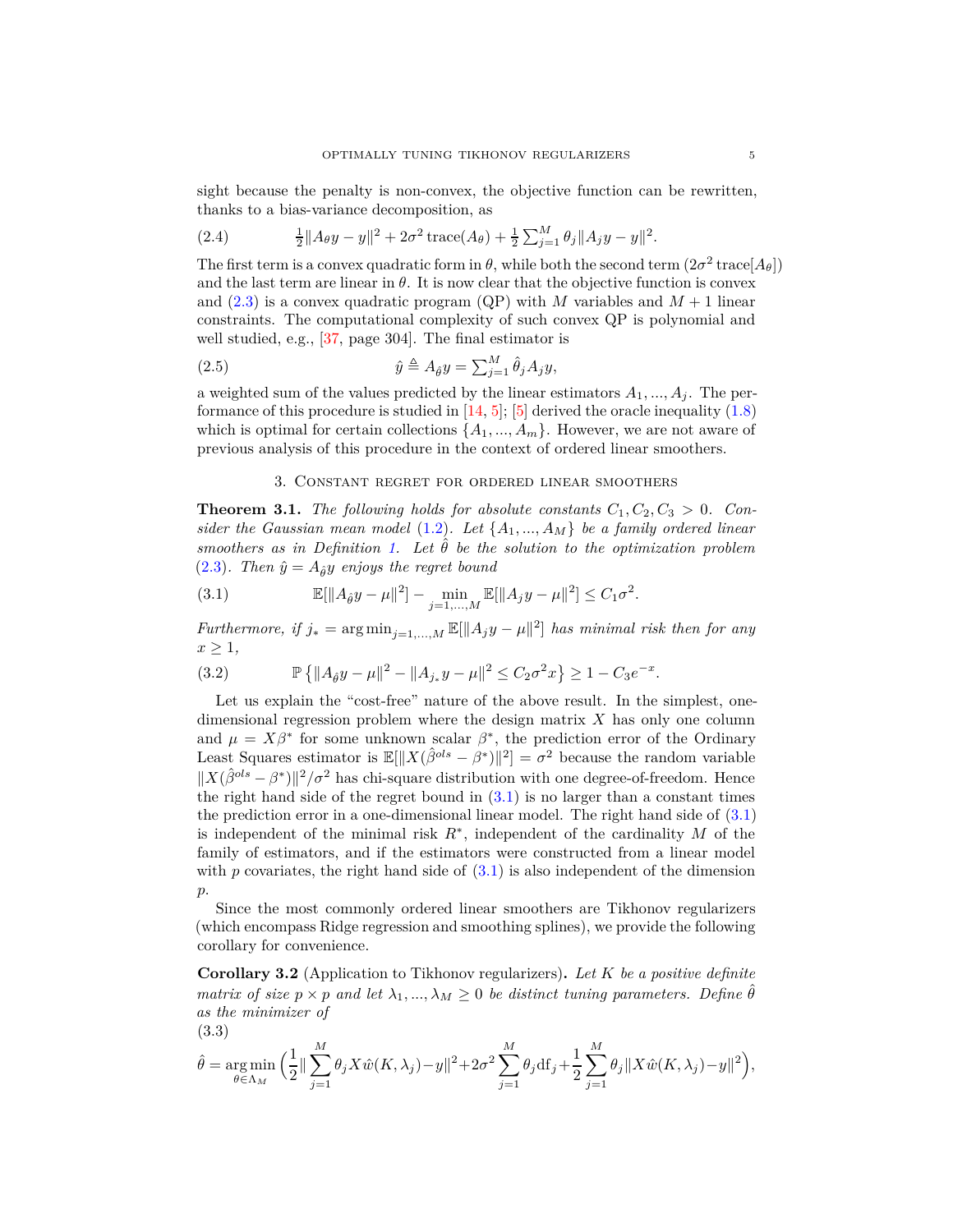where  $\mathrm{d} f_j = \mathrm{trace}[X^T (X^T X + \lambda_j K)^{-1} X^T]$ . Then the weight vector  $\tilde{w} = \sum_{j=1}^M \hat{\theta}_j \hat{w}(K, \lambda_j)$ *in*  $\mathbb{R}^p$  *is such that the regret* [\(1.3\)](#page-1-0) *is bounded from above by*  $C_1 \sigma^2$  *for some absolute*  $constant C_1 > 0.$ 

This corollary is a direct consequence of Theorem [3.1](#page-4-1) with  $A_j = X^T (X^T X +$  $\lambda_j K$ )<sup>-1</sup>*X*<sup>*T*</sup>. The fact that this forms a family of ordered linear smoothers is explained after  $(1.4)$ . The objective function  $(3.3)$  corresponds to the formulation  $(2.4)$ of the objective function in  $(2.3)$ ; we have chosen this formulation so that  $(3.3)$  can be easily implemented as a convex quadratic program with linear constraints, the first term of the objective function being quadratic in  $\theta$  while the second and third terms are linear in *θ*.

The procedure above requires knowledge of  $\sigma^2$ , which needs to be estimated beforehand in practice. Estimators of  $\sigma^2$  are available depending on the underlying context, e.g., difference based estimates for observations on a grid [\[16](#page-11-9), [20,](#page-11-10) [27,](#page-11-11) [9](#page-10-9)], or pivotal estimators of  $\sigma$  in sparse linear regression, e.g., [\[6](#page-10-10), [33,](#page-11-12) [29](#page-11-13)]. Finally [\[21,](#page-11-14) Section 7.5] recommends estimating  $\sigma^2$  by the squared residuals on a low-bias model. We also note that procedure [\(2.3\)](#page-3-1) is robust to misspecified  $\sigma$  if each  $A_i$  is an orthogonal projection [\[5](#page-10-3), Section 6.2].

# 4. Multiple families of ordered smoothers or Tikhonov penalty **MATRICES**

<span id="page-5-0"></span>**Theorem 4.1.** *The following holds for absolute constants*  $C_1, C_2, C_3 > 0$ *. Consider the Gaussian mean model* [\(1.2\)](#page-1-1). Let  $\{A_1, ..., A_M\}$  *be a set of linear estimators such that*

$$
\{A_1, ..., A_M\} \subset F_1 \cup ... \cup F_q,
$$

*where*  $F_k$  *is a family of ordered linear smoothers as in Definition [1](#page-1-2) for each*  $k =$ 1,..., q. Let  $\hat{\theta}$  be the solution to the optimization problem [\(2.3\)](#page-3-1). Then  $\hat{y} = A_{\hat{\theta}}y$ *enjoys the regret bound*

<span id="page-5-2"></span>(4.1) 
$$
\mathbb{E}[\|A_{\hat{\theta}}y - \mu\|^2] - \min_{j=1,\dots,M} \mathbb{E}[\|A_jy - \mu\|^2] \le C_1 \sigma^2 + C_2 \sigma^2 \log q.
$$

 $Furthermore, if j_* = \arg \min_{j=1,...,M} \mathbb{E}[\|A_jy - \mu\|^2]$  *has minimal risk then for any*  $x \geq 1$ ,

<span id="page-5-1"></span>(4.2) 
$$
\mathbb{P}\left\{\|A_{\hat{\theta}}y-\mu\|^2-\|A_{j_*}y-\mu\|^2\leq C_2\sigma^2(x+\log q)\right\}\geq 1-C_3e^{-x}.
$$

We now allow not only one family of ordered linear smoothers, but several. Above, *q* denotes the number of families. This setting was considered in [\[23](#page-11-0)], although with a regret bound of the form  $\sqrt{R^* \sigma} \log(q)^2 + \sigma^2 \log(q)^4$  where  $R^* =$  $\min_{j=1,\dots,M} \mathbb{E}[\Vert A_j y - \mu \Vert^2];$  Theorem [4.1](#page-5-0) improves both the dependence in  $R^*$  and in  $q$ . Let us also note that the dependence in  $q$  in the above bound  $(4.2)$  is optimal [\[5,](#page-10-3) Proposition 2.1].

The above result is typically useful in situations where several Tikhonov penalty matrices  $K_1, ..., K_q$  are candidate. For each  $m = 1, ..., q$ , the penalty matrix is *K<sub>m</sub>*, the practitioner chooses a grid of  $b_m \ge 1$  tuning parameters, say,  $\{\lambda_a^{(m)}, a =$  $1, \ldots, b_m$ . If the matrices  $A_1, \ldots, A_M$  are such that

$$
\{A_1, ..., A_M\} = \bigcup_{m=1}^q \{X(X^T X + \lambda_a^{(m)} K_m)^{-1} X^T, a = 1, ..., b_m\},\
$$

so that  $M = \sum_{m=1}^{q} b_m$ , the procedure [\(2.3\)](#page-3-1) enjoys the regret bound

$$
\mathbb{E}[\|A_{\hat{\theta}}y - \mu\|^2] - \min_{m=1,\dots,q} \min_{a=1,\dots,b_m} \mathbb{E}[\|X\hat{w}(K_m,\lambda_a) - \mu\|^2] \le C_4\sigma^2(1 + \log q)
$$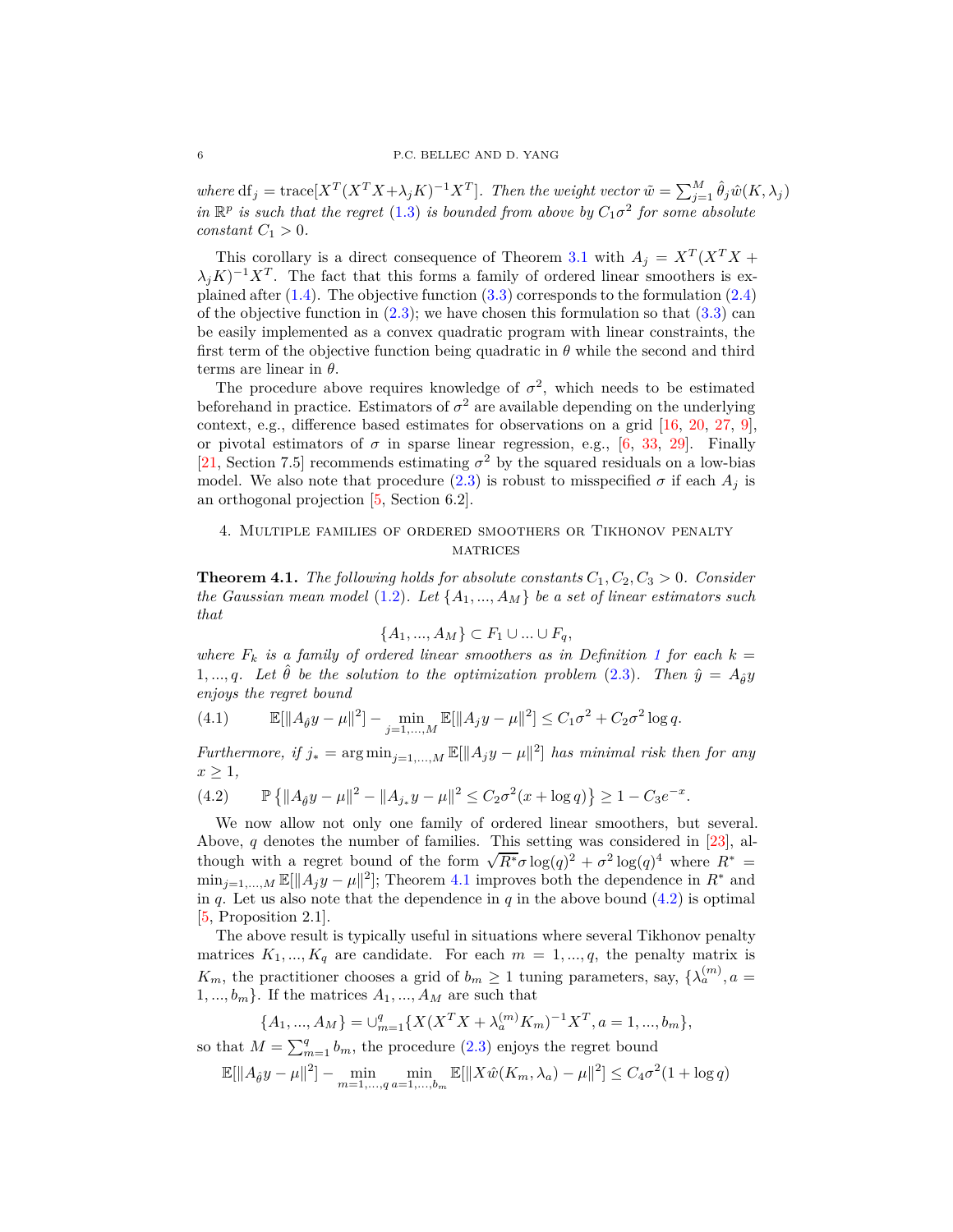and a similar bound in probability. That is, the procedure of Section [2](#page-3-2) automatically adapts to both the best penalty matrix and the best tuning parameter. The error term  $\sigma^2(1 + \log q)$  only depends on the number of regularization matrices used, not on the cardinality of the grids of tuning parameters.

#### 5. Proofs

<span id="page-6-0"></span>We start the proof with the following deterministic result.

**Lemma 5.1** (Deterministic inequality). Let  $A_1, \ldots, A_M$  be square matrices of size  $n \times n$  *and consider the procedure* [\(2.3\)](#page-3-1) *in the unknown mean model* [\(1.2\)](#page-1-1)*. Then for*  $any \ A \in \{A_1, ..., A_M\},\$ 

$$
||A_{\hat{\theta}}y-\mu||^2 - ||\bar{A}y-\mu||^2 \le \max_{j=1,\dots,M} \left(2\varepsilon^T (A_j - \bar{A})y - 2\sigma^2 \operatorname{trace}(A_j - \bar{A}) - \frac{1}{2} ||(A_j - \bar{A})y||^2\right).
$$

*Proof.* The above is proved in [\[5](#page-10-3), Proposition 3.2]. We reproduce the short proof here for completeness: If  $H : \Lambda_M \to \mathbb{R}$  is the convex objective of [\(2.3\)](#page-3-1) and  $A = A_k$ for some  $k = 1, ..., M$ , the optimality condition of  $(2.3)$  states that  $\nabla H(\hat{\theta})(e_k - \hat{\theta}) \ge$ 0 holds (cf. [\[8](#page-10-11), (4.21)]). Then  $\nabla H(\hat{\theta})(e_k - \hat{\theta}) \ge 0$  can be equivalently rewritten as

$$
||A_{\hat{\theta}}y-\mu||^2 - ||\bar{A}y-\mu||^2 \le \sum_{j=1}^M \hat{\theta}_j \left(2\varepsilon^T (A_j - \bar{A})y - 2\sigma^2 \operatorname{trace}(A_j - \bar{A}) - \frac{1}{2} ||(A_j - \bar{A})y||^2\right).
$$

The proof is completed by noting that the average  $\sum_{j=1}^{M} \hat{\theta}_j a_j$  with weights  $\hat{\theta}$  =  $(\hat{\theta}_1, ..., \hat{\theta}_M) \in \Lambda_M$  is smaller than the maximum  $\max_{j=1,...,M} a_j$  for every reals  $a_1, ..., a_M$ .

Throughout the proof,  $\bar{A}$  is a fixed deterministic matrix with  $\|\bar{A}\|_{op} \leq 1$ . Our goal is to bound from above the right hand side of Lemma [5.1](#page-6-0) with high probability. To this end, define the process  $(Z_B)_B$  indexed by symmetric matrices *B* of size  $n \times n$ , by

$$
Z_B = 2\varepsilon^T (B - \bar{A})y - 2\sigma^2 \operatorname{trace}(B - \bar{A}) - \frac{1}{2}(\|(B - \bar{A})y\|^2 - d(B, \bar{A})^2)
$$

where *d* is the metric

<span id="page-6-1"></span>
$$
(5.1) \ d(B,A)^2 \triangleq \mathbb{E}[\|(B-A)y\|^2] = \sigma^2 \|B-A\|_F^2 + \|(B-A)\mu\|^2, \qquad A,B \in \mathbb{R}^{n \times n}.
$$

With this definition, the quantity inside the parenthesis in the right hand side of Lemma [5.1](#page-6-0) is exactly  $Z_{A_j} - \frac{1}{2}d(A_j, \bar{A})$ . We split the process  $Z_B$  into a Gaussian part and a quadratic part. Define the processes  $(G_B)_B$  and  $(W_B)_B$  by

(5.2) 
$$
G_B = \varepsilon^T [2I_{n \times n} - (B - \bar{A})/2](B - \bar{A})\mu,
$$

(5.3) 
$$
W_B = 2\varepsilon^T (B - \bar{A})\varepsilon - 2\sigma^2 \operatorname{trace}(B - \bar{A}) - \frac{1}{2}\varepsilon^T (B - \bar{A})^2 \varepsilon + \frac{\sigma^2}{2} \|B - \bar{A}\|_F^2.
$$

Before bounding supremum of the above processes, we need to derive the following metric property of ordered linear smoothers. If *T* is a subset of the space of symmetric matrices of size  $n \times n$  and if *d* is a metric on *T*, the diameter  $\Delta(T, d)$  of *T* and the Talagrand generic chaining functionals for each  $\alpha = 1, 2$  are defined by

(5.4) 
$$
\Delta(T, d) = \sup_{A, B \in T} d(A, B), \qquad \gamma_{\alpha}(T, d) = \inf_{(T_k)_{k \geq 0}} \sup_{t \in T} \sum_{k=1}^{+\infty} 2^{k/\alpha} d(t, T_k)
$$

<span id="page-6-2"></span>where the infimum is over all sequences  $(T_k)_{k\geq 0}$  of subsets of *T* such that  $|T_0| = 1$ and  $|T_k| \leq 2^{2^k}$ .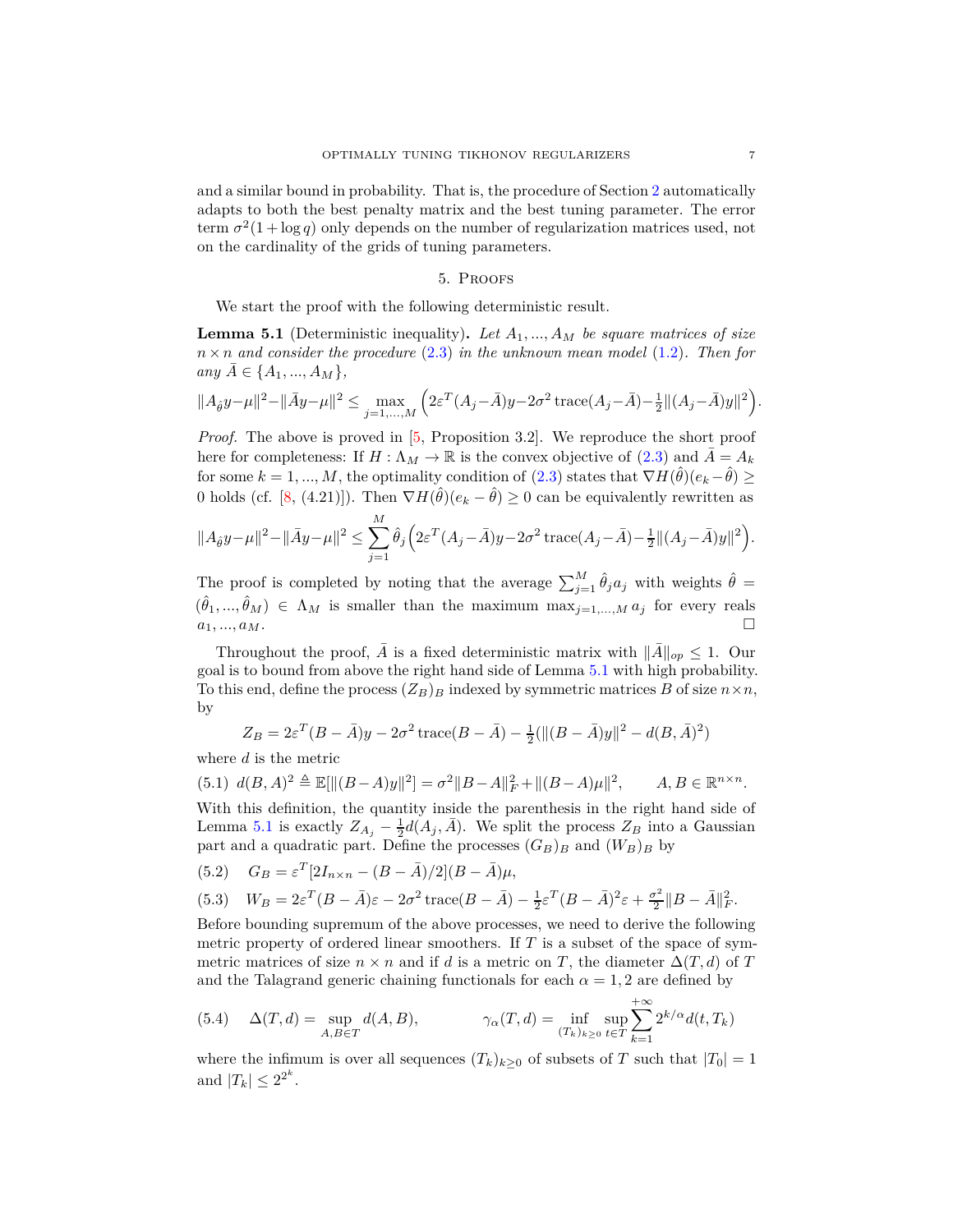**Lemma 5.2.** Let  $a \geq 0$  and let  $\mu \in \mathbb{R}^n$ . Let  $F \subset \mathbb{R}^{n \times n}$  be a set of ordered linear *smoothers (cf. Definition [1\)](#page-1-2)* and let *d* be any semi-metric of the form  $d(A, B)^2 =$  $a\|A - B\|_F^2 + \|(A - B)\mu\|^2$ . Then  $\gamma_2(F, d) + \gamma_1(F, d) \leq C_5\Delta(F, d)$  where  $C_5$  *is an absolute constant.*

*Proof.* We have to specify a sequence  $(T_k)_{k\geq 0}$  of subsets of *F* with  $|T_k| \leq 2^{2^k}$ . Since *F* satisfies Definition [1,](#page-1-2) there exists a basis of eigenvectors  $u_1, ..., u_n$ , increasing functions  $\alpha_1, ..., \alpha_n : \mathbb{R} \to [0, 1]$  and a set  $\Lambda \subset \mathbb{R}$  such that  $F = \{B_\lambda, \lambda \in \Lambda\}$  where  $B_{\lambda} = \sum_{i=1}^{n} \alpha_i(\lambda) u_i u_i^T$ , cf. [\(1.4\)](#page-1-3). Hence for any  $\lambda_0, \lambda, \nu \in \Lambda$ ,

$$
d(B_{\lambda}, B_{\nu})^2 = \sum_{i=1}^n w_i (\alpha_i(\lambda) - \alpha_i(\nu))^2 \quad \text{for weights} \quad w_i = (a + (u_i^T \mu)^2) \ge 0,
$$
  

$$
d(B_{\lambda_0}, B_{\lambda})^2 + d(B_{\lambda}, B_{\nu})^2 = d(B_{\lambda_0}, B_{\nu})^2 + 2 \sum_{i=1}^n w_i (\alpha_i(\lambda) - \alpha_i(\lambda_0)) (\alpha_i(\lambda) - \alpha_i(\nu)).
$$

If  $\lambda_0 \leq \lambda \leq \nu$ , since each  $\alpha_i(\cdot)$  is nondecreasing, the sum in the right hand side of the previous display is non-positive and  $d(B_{\lambda}, B_{\nu})^2 \leq d(B_{\nu}, B_{\lambda_0})^2 - d(B_{\lambda}, B_{\lambda_0})^2$  holds. Let  $N = 2^{2^k}$  and  $\delta = \Delta(F, d)/N$ . We construct a  $\delta$ -covering of F by considering the bins  $\text{BIN}_j = \{B \in F : \delta^2 j \le d(B, B_{\lambda_0})^2 < \delta^2(j+1)\}$  for  $j = 0, ..., N-1$  where  $λ$ <sup>0</sup> = inf Λ. If Bi<sub>j</sub> is non-empty, any of its element is a *δ*-covering of Bi<sub>j</sub> thanks to

$$
d(B_{\lambda}, B_{\nu})^2 \le d(B_{\nu}, B_{\lambda_0})^2 - d(B_{\lambda}, B_{\lambda_0})^2 \le (j+1)\delta^2 - j\delta^2 = \delta^2.
$$

for  $B_{\nu}, B_{\lambda} \in \text{BIN}_j$  with  $\lambda \leq \nu$ . This constructs a *δ*-covering of *F* with  $N = 2^{2^k}$ elements. Hence  $\gamma_2(F, d) \leq \Delta(F, d) \sum_{k=1}^{\infty} 2^{k/2} / 2^{2^k} = \Delta(F, d) C_6$  and the same holds for  $\gamma_1(F, d)$  for a different absolute constant.

<span id="page-7-0"></span>**Lemma 5.3** (The Gaussian process *GB*)**.** *Let T* ∗ *be a family of ordered smoothers (cf. Definition [1\)](#page-1-2)* such that  $\sup_{B \in T^*} d(\overline{A}, B) \leq \delta^*$  for the metric [\(5.1\)](#page-6-1). Then for  $all x > 0,$ 

$$
\mathbb{P}(\sup_{B \in T^*} G_B \le \sigma(C_7 + 3\sqrt{2x})\delta^*) \ge 1 - e^{-x}.
$$

*Proof.* By the Gaussian concentration theorem [\[7](#page-10-12), Theorem 5.8], with probability at least  $1 - e^{-x}$  we have

(5.5) 
$$
\sup_{B \in T^*} G_B \leq \mathbb{E} \sup_{B \in T^*} G_B + \sigma \sqrt{2x} \sup_{B \in T^*} ||[2I_{n \times n} - (B - \bar{A})/2](B - \bar{A})\mu||.
$$

(5.6) 
$$
\leq C_8 \gamma_2(T^*, d_G) + \sigma \sqrt{2x} \sup_{B \in T^*} 3 ||(B - \bar{A})\mu||
$$

where for the second inequality we used Talagrand's majorizing measure theorem (cf., e.g.,  $[38, \text{Section } 8.6]$ ) and the fact that  $B, A$  have operator norm at most one, where  $d_G$  is the canonical metric of the Gaussian process,

$$
d_G(A, B)^2 = \mathbb{E}[(G_A - G_B)^2].
$$

If  $D = B - A$  is the difference and *P* commute with *A* and *B*,

$$
G_B - G_A = \epsilon^T \left[ 2D\mu - \frac{1}{2}(A + B - 2\bar{A})D\mu - \frac{1}{2}D(A + B - 2P)\mu \right] + \epsilon^T D(\bar{A} - P)\mu.
$$

By the triangle inequality and using that  $A, B, P, \overline{A}$  have operator norm at most one,  $d_G(A, B) \leq 6\sigma \|D\mu\| + \sigma \|D(\bar{A} - P)\mu\|$ . This shows that

$$
\gamma_2(T^*, d_G) \le 6\sigma \gamma_2(T^*, d_1) + \sigma \gamma_2(T^*, d_2)
$$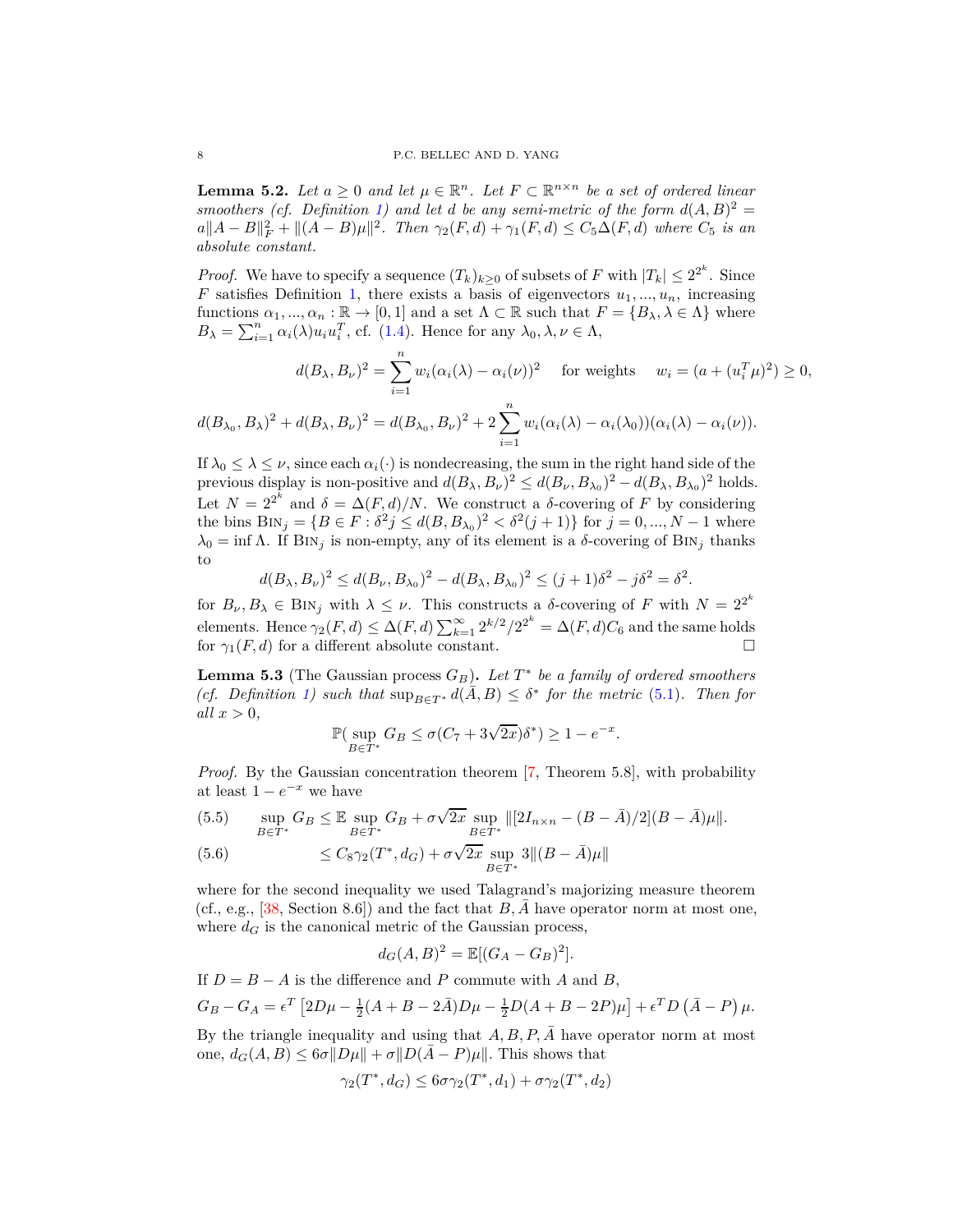where  $d_1(A, B) = ||(B - A)\mu||$  and  $d_2(A, B) = ||(A - B)(A - P)\mu||$ . By Lemma [5.2,](#page-6-2)  $\gamma_2(T^*, d_1) \leq C_9 \Delta(T^*, d_1)$  and similarly for  $d_2$  (note that  $d_2$  is similar to  $d_1$  with  $\mu$ replaced by  $\mu' = (P - \overline{A})\mu$ .

 $\text{If } \sup_{B \in T^*} d(B, \bar{A}) \leq \delta^* \text{ for the metric } d \text{ in (5.1), then } \sup_{B \in T^*} ||(B - \bar{A})\mu|| \leq \delta^*$  $\text{If } \sup_{B \in T^*} d(B, \bar{A}) \leq \delta^* \text{ for the metric } d \text{ in (5.1), then } \sup_{B \in T^*} ||(B - \bar{A})\mu|| \leq \delta^*$  $\text{If } \sup_{B \in T^*} d(B, \bar{A}) \leq \delta^* \text{ for the metric } d \text{ in (5.1), then } \sup_{B \in T^*} ||(B - \bar{A})\mu|| \leq \delta^*$ and  $\Delta(T^*, d_1) \leq 2\delta^*$ . Furthermore if *P* is the convex projection of  $\overline{A}$  onto the convex hull of  $T^*$  with respect to the Hilbert metric  $d$  in  $(5.1)$ , then

$$
\Delta(T^*, d_2) = \sup_{B, B' \in T^*} d_2(B, B') \le 2 \|(P - \bar{A})\mu\| \le 2d(P, \bar{A}) \le 2d(B_0, \bar{A}) \le 2\delta^*
$$

for any  $B_0 \in T^*$  where we used that by definition of the convex projection,  $d(P, \overline{A}) \le$  $d(B_0, \bar{A})$ .

The following inequality, known as the Hanson-Wright inequality, will be useful for the next Lemma. If  $\varepsilon \sim N(0, \sigma^2 I_{n \times n})$  is standard normal, then

<span id="page-8-0"></span>(5.7) 
$$
\mathbb{P}\Big[|\varepsilon^T Q \varepsilon - \sigma^2 \operatorname{trace} Q| > 2\sigma^2 (\|Q\|_F \sqrt{x} + \|Q\|_{op} x)\Big] \leq 2e^{-x},
$$

<span id="page-8-1"></span>for any square matrix  $Q \in \mathbb{R}^{n \times n}$ . We refer to [\[7](#page-10-12), Example 2.12] for a proof for normally distributed  $\varepsilon$  and [\[32](#page-11-15), [22,](#page-11-16) [4,](#page-10-13) [1](#page-10-14)] for proofs of [\(5.7\)](#page-8-0) in the sub-gaussian case.

**Lemma 5.4** (The Quadratic process *WB*)**.** *Let T* ∗ *be a family of ordered smoothers (cf. Definition [1\)](#page-1-2)* such that  $\sigma \|B - \bar{A}\|_F \leq \delta^*$  for all  $B \in T^*$ *. Then for all*  $x > 0$ *,* 

$$
\mathbb{P}\Big(\sup_{B\in T^*} W_B \leq C_{10}\sigma\delta^* + C_{11}\sigma\sqrt{x}\delta^* + C_{12}\sigma^2x\Big) \geq 1 - 2e^{-x}.
$$

*Proof.* We apply Theorem 2.4 in [\[1](#page-10-14)] which implies that if  $W_B = \varepsilon^T Q_B \varepsilon - \text{trace}[Q_B]$ where  $\varepsilon \sim N(0, I_{n \times n})$  and  $Q_B$  is a symmetric matrix of size  $n \times n$  for every *B*, then

$$
\mathbb{P}\Big(\sup_{B\in T^*} W_B \leq \mathbb{E}\sup_{B\in T^*} W_B + C_{13}\sigma\sqrt{x} \sup_{B\in T^*} \mathbb{E} \|Q_B \varepsilon\| + C_{14}x\sigma^2 \sup_{B\in T^*} \|Q_B\|_{op}\Big) \geq 1 - 2e^{-x}
$$

For the third term,  $Q_B = 2(B - \bar{A}) - (B - \bar{A})^2/2$  hence  $||Q_B||_{op} \leq 6$  because  $B, \bar{A}$ both have operator norm at most one. For the second term, since  $T^*$  is a family of ordered linear smoothers, there exists extremal matrices  $B_0, B_1 \in T^*$  such that  $B_0 \preceq B \preceq B_1$  for all  $B \in T^*$ ; we then have  $B - B_0 \preceq B_1 - B_0$  and

$$
||Q_B \varepsilon|| \le 3 ||(B - \bar{A})\varepsilon|| \le 3 ||(B_1 - B_0)\varepsilon|| + 3 ||(B_0 - \bar{A})\varepsilon|| \le 3 ||(B_1 - \bar{A})\varepsilon|| + 6 ||(B_0 - \bar{A})\varepsilon||.
$$
  
Hence  $||Q_D \varepsilon|| \le ||\nabla ||Q_D \varepsilon||^{2} ||2 \le 3\pi ||B_L - \bar{A}||_{D} + 6\pi ||B_L - \bar{A}||_{D} \le 0\delta^*$ .

 $\text{Hence } \mathbb{E} \|Q_B \varepsilon\| \leq \mathbb{E}[\|Q_B \varepsilon\|^2]^{1/2} \leq 3\sigma \|B_1 - \bar{A}\|_F + 6\sigma \|B_0 - \bar{A}\|_F \leq 9\delta^*.$ We finally apply a generic chaining upper bound to bound  $\mathbb{E} \sup_{B \in T^*} W_B$ . For

any fixed  $B_0 \in T^*$  we have  $\mathbb{E}[W_{B_0}] = 0$  hence  $\mathbb{E} \sup_{B \in T^*} W_B = \mathbb{E} \sup_{B \in T^*} (W_B -$ *W*<sub>B<sub>0</sub></sub>). For two matrices  $A, B \in T^*$  we have  $W_B - W_A = \varepsilon^T (Q_B - Q_A) \varepsilon - \text{trace}[Q_B - Q_B]$ *QA*], and

$$
\varepsilon^{T}(Q_{B}-Q_{A})\epsilon = \varepsilon^{T}[(B-A)(2I_{n\times n}-\frac{1}{2}(A+B-2\overline{A}))]\varepsilon,
$$

hence by the Hanson-Wright inequality [\(5.7\)](#page-8-0), with probability at least  $1 - 2e^{-x}$ ,  $|W_B - W_A| \leq 2\sigma^2 ||(B-A)(2I_{n \times n} - \frac{1}{2}(A+B-2\overline{A}))||_F(\sqrt{x}+x) \leq 8\sigma^2 ||A-B||_F(x+\sqrt{x}).$ Hence by the generic chaining bound given in Theorem 3.5 in [\[17\]](#page-11-17), we get that

$$
\mathbb{E} \sup_{B \in T^*} |W_B - W_{B_0}| \leq C_{15} \sigma^2 \left[ \gamma_1(T^*, \| \cdot \|_F) + \gamma_2(T^*, \| \cdot \|_F) + \Delta(T^*, \| \cdot \|_F) \right].
$$

<span id="page-8-2"></span>For each  $\alpha = 1, 2$  we have  $\gamma_{\alpha}(T^*, \| \cdot \|_F) \leq C_{16} \Delta(T^*, \| \cdot \|_F)$  by Lemma [5.2.](#page-6-2) Since  $\sigma \|B - \bar{A}\| \leq \delta^*$  for any  $B \in T^*$ , we obtain  $\Delta(T^*, \| \cdot \|_F) \leq 2\delta^* / \sigma$ . *.*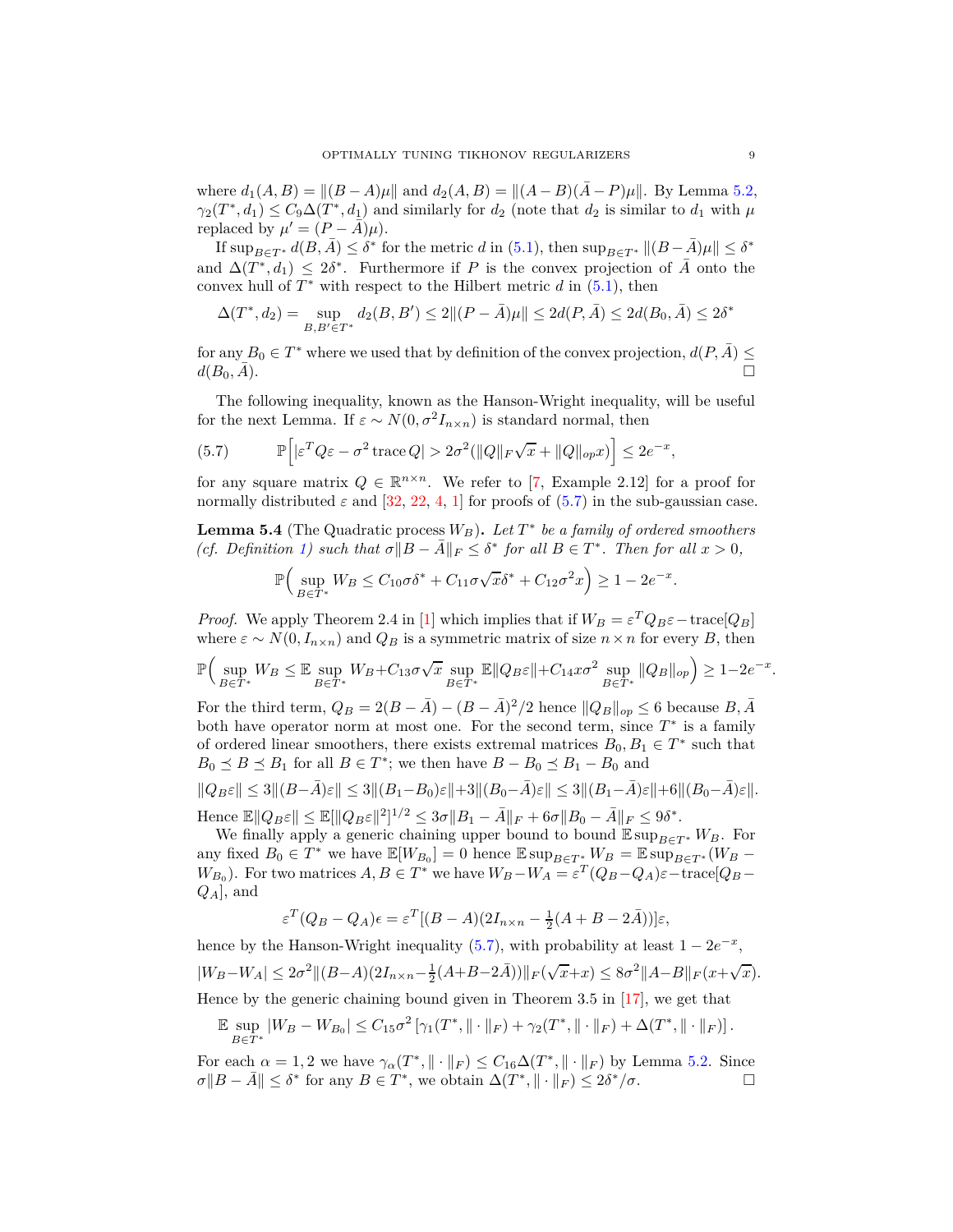**Lemma 5.5.** *Suppose*  $F$  *is a family of*  $n \times n$  *ordered linear smoothers (cf. Definition* [1\)](#page-1-2), and  $\overline{A}$  *is a fixed matrix with*  $\|\overline{A}\|_{op} \leq 1$  *which may not belong to F. Let d be the metric* [\(5.1\)](#page-6-1)*. Then for any reals*  $u \geq 1$ *, and*  $\delta^* > \delta_* \geq 0$ *, we have with probability at least*  $1 - 3e^{-u}$ *,*

sup  $B \in F$ :  $\delta_* \leq d(B,\bar{A}) < \delta^*$  $\left(Z_B-\frac{1}{2}d(B,\bar{A})^2\right)\leq C_{17}\left[\sigma^2u+\delta^*\sigma\sqrt{u}\right]-\frac{1}{2}\delta_*^2\leq C_{18}\sigma^2u+\frac{1}{16}(\delta^*)^2-\frac{1}{2}\delta_*^2.$ 

*Proof.* First note that  $-d(B, \overline{A})^2 \le -\delta_*^2$  for any *B* as in the supremum.

Now  $Z_B = G_B + W_B$  where  $G_B$  and  $W_B$  are the processes studied in Lemmas [5.3](#page-7-0) and [5.4.](#page-8-1) These lemmas applied to  $T^* = \{B \in F : d(B, \bar{A}) \leq \delta^*\}$  yields that on an event of probability at least  $1 - 3e^{-u}$  we have

$$
\sup_{B \in T^*} Z_B \le \sup_{B \in T^*} (G_B + W_B) \le C_{19} (\sigma \delta^*(1 + \sqrt{u}) + \sigma^2 u).
$$

Since  $u \geq 1$ , we have established the first inequality by adjusting the absolute constant. For the second inequality, we use that  $C_{17}\delta_*\sigma\sqrt{u} \leq 4C_{17}^2\sigma^2u + \frac{1}{16}(\delta^*)^2$ and set  $C_{18} = C_{17} + 4C_{1}^2$  $\frac{2}{17}$ .

<span id="page-9-0"></span>**Lemma 5.6** (Slicing). *Suppose*  $F$  *is a family of*  $n \times n$  *ordered linear smoothers (cf. Definition [1\)](#page-1-2), and A is a fixed matrix with*  $||A||_{op} \leq 1$  *which may not belong to F. Let d be the metric* [\(5.1\)](#page-6-1)*. Then for any*  $x \geq 1$ *, we have with probability at least*  $1 - C_3 e^{-x}$ 

$$
\sup_{B \in F} (Z_B - \frac{1}{2}d(B, \bar{A})^2) \le C_2 \sigma^2 x.
$$

*Proof.* We use here a method known as *slicing*, we refer the reader to Section 5.4 in  $[36]$  for an introduction. Write  $F$  as the union

 $F = \bigcup_{k=1}^{\infty} T_k$  where  $T_k$  is the slice  $T_k = \{ B \in F : \delta_{k-1} \le \tilde{d}(B, \bar{A}) \le \delta_k \},$ 

with  $\delta_0 = 0$  and  $\delta_k = 2^k \sigma$  for  $k \ge 1$ . By definition of the geometric sequence  $(\delta_k)_{k \geq 0}$ , inequality  $\frac{1}{16} \delta_k^2 - \frac{1}{2} \delta_{k-1}^2 \leq \frac{1}{2} \sigma^2 - \frac{1}{16} \delta_k^2 \leq \frac{1}{2} \sigma^2 x - \frac{1}{16} \delta_k^2$  holds for all  $k \geq 1$ . With  $\delta_* = \delta_{k-1}, \delta^* = \delta_k$ , Lemma [5.5](#page-8-2) yields that for all  $k \geq 1$ ,

$$
\mathbb{P}\Big(\sup_{B\in T_k} (Z_B - \frac{1}{2}d(B,\bar{A})^2) \le C_{18}\sigma^2 u_k - \frac{1}{16}\delta_k^2 + \frac{\sigma^2 x}{2}\Big) \ge 1 - 3e^{-u_k}
$$

for any  $u_k \geq 1$ . The above holds simultaneously over all slices  $(T_k)_{k\geq 1}$  with probability at least  $1-3\sum_{k=1}^{\infty}e^{-u_k}$  by the union bound. It remains to specify a sequence  $(u_k)_{k\geq 1}$  of reals greater than 1. We choose  $u_k = x + \delta_k^2/(\sigma^2 16C_{18})$  which is greater than 1 since  $x \ge 1$ . Then by construction,  $C_{18}\sigma^2 u_k - \frac{1}{16}\delta_k^2 + \frac{\sigma^2 x}{2} = (C_{18} + 1/2)\sigma^2 x$ and we set  $C_2 = C_{18} + 1/2$ . Furthermore,  $\sum_{k=1}^{\infty} e^{-u_k} = e^{-x} \sum_{k=1}^{\infty} e^{-2^{2k}/(16C_{18})}$ . The sum  $3\sum_{k=1}^{\infty}e^{-2^{2k}/(16C_{18})}$  is equal to a finite absolute constant named *C*<sub>3</sub> in the statement of the Lemma.  $\Box$ 

*Proof of Theorem [3.1.](#page-4-1)* Let  $F = \{A_1, ..., A_M\}$  and  $\overline{A} = A_{j_*}$  where  $j_*$  is defined in the statement of Theorem [3.1.](#page-4-1) The conclusion of Lemma [5.1](#page-6-0) can be rewritten as

$$
||A_{\hat{\theta}}y - \mu||^2 - ||\bar{A}y - \mu||^2 \le \sup_{B \in F} (Z_B - \frac{1}{2}d(B, \bar{A})^2)
$$

where  $F = \{A_1, ..., A_M\}$  is a family of ordered linear smoothers. Lemma [5.6](#page-9-0) completes the proof of  $(3.2)$ . Then  $(3.1)$  is obtained by integration of  $(3.2)$  using  $\mathbb{E}[Z] \leq \int_0^\infty \mathbb{P}(Z > t) dt$  for any  $Z \geq 0$ .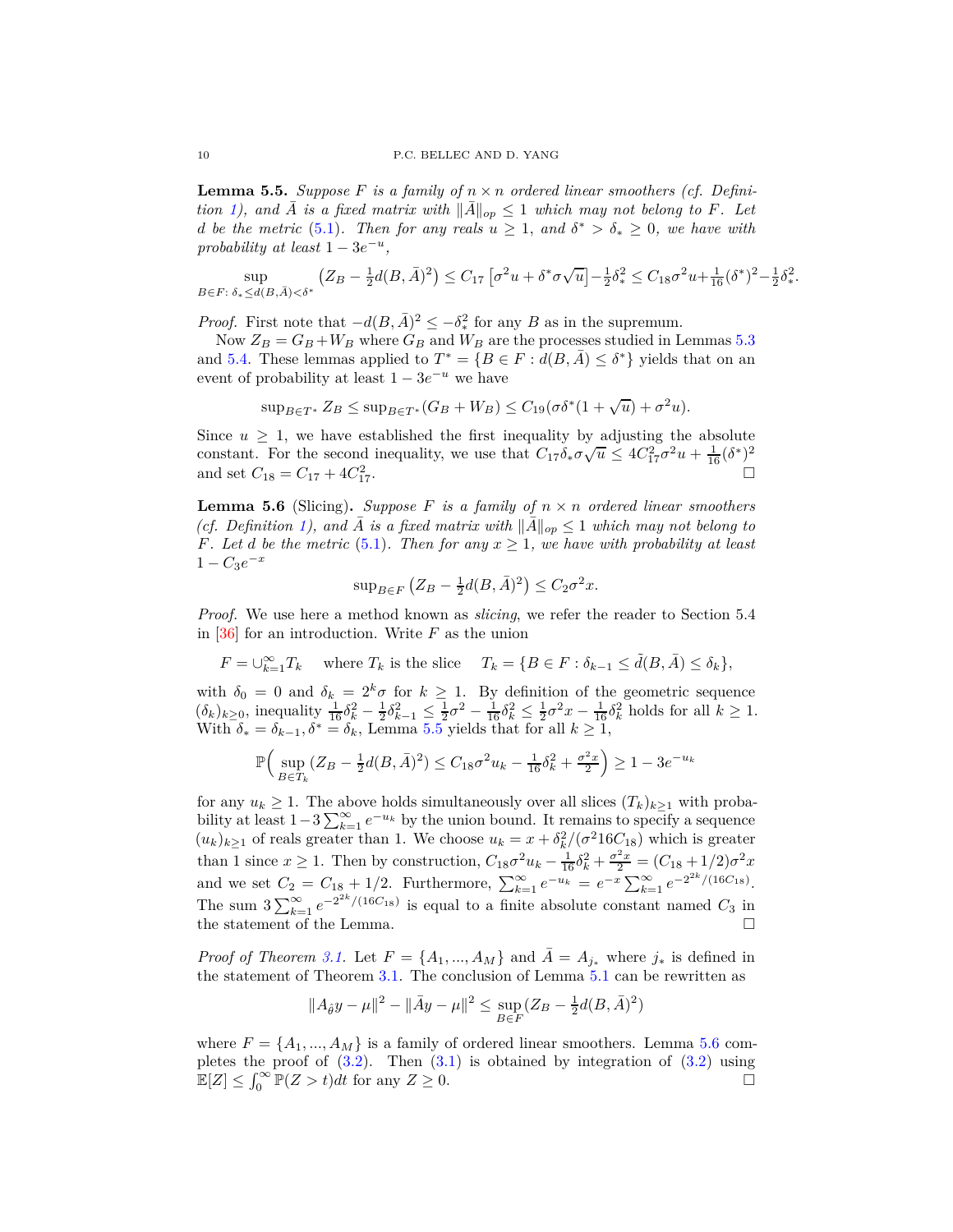*Proof of Theorem [4.1.](#page-5-0)* As in the proof of Theorem [3.1,](#page-4-1) we use Lemma [5.1](#page-6-0) to deduce that a.s.,

$$
||A_{\hat{\theta}}y-\mu||^2-||\bar{A}y-\mu||^2 \le \max_{j=1,...,M} (Z_{A_j}-\frac{1}{2}d(A_j,\bar{A})^2) = \max_{k=1,...,q} \max_{B \in F_k} (Z_B-\frac{1}{2}d(B,\bar{A})^2).
$$

Since each  $F_k$  is a family of ordered linear smoothers, by Lemma  $5.6$  we have

$$
\mathbb{P}\left(\max_{B\in\mathcal{F}_k} (Z_B - \frac{1}{2}d(B,\bar{A})^2) > C_2\sigma^2 x\right) \leq C_3 e^{-x} \qquad \text{for each } k = 1,\ldots,q.
$$

The union bound yields [\(4.2\)](#page-5-1) and we use  $\mathbb{E}[Z] \leq \int_0^\infty \mathbb{P}(Z > t) dt$  for  $Z \geq 0$  to deduce  $(4.1)$ .

## **REFERENCES**

- <span id="page-10-14"></span>[1] Radoslaw Adamczak. A note on the hanson-wright inequality for random vectors with dependencies. *Electronic Communications in Probability*, 20, 2015.
- <span id="page-10-8"></span>[2] Sylvain Arlot and Francis R Bach. Data-driven calibration of linear estimators with minimal penalties. In *Advances in Neural Information Processing Systems*, pages 46–54, 2009.
- <span id="page-10-7"></span>[3] Sylvain Arlot and Alain Celisse. A survey of cross-validation procedures for model selection. *Statistics surveys*, 4:40–79, 2010.
- <span id="page-10-13"></span>[4] Pierre C. Bellec. Concentration of quadratic forms under a bernstein moment assumption. *Technical report. Arxiv:1901.08726*, 2014. URL <https://arxiv.org/pdf/1901.08736>.
- <span id="page-10-3"></span>[5] Pierre C. Bellec. Optimal bounds for aggregation of affine estimators. *Ann. Statist.*, 46(1):30–59, 02 2018. doi: 10.1214/17-AOS1540. URL <https://arxiv.org/pdf/1410.0346.pdf>.
- <span id="page-10-10"></span>[6] Alexandre Belloni, Victor Chernozhukov, and Lie Wang. Pivotal estimation via square-root lasso in nonparametric regression. *Ann. Statist.*, 42(2):757–788, 04 2014. URL <http://dx.doi.org/10.1214/14-AOS1204>.
- <span id="page-10-12"></span>[7] Stéphane Boucheron, Gábor Lugosi, and Pascal Massart. *Concentration inequalities: A nonasymptotic theory of independence*. Oxford University Press, 2013.
- <span id="page-10-11"></span>[8] Stephen Boyd and Lieven Vandenberghe. *Convex optimization*. Cambridge university press, 2009.
- <span id="page-10-9"></span>[9] Lawrence D Brown, Michael Levine, et al. Variance estimation in nonparametric regression via the difference sequence method. *The Annals of Statistics*, 35 (5):2219–2232, 2007.
- <span id="page-10-1"></span>[10] Elena Chernousova, Yuri Golubev, Ekaterina Krymova, et al. Ordered smoothers with exponential weighting. *Electronic journal of statistics*, 7:2395– 2419, 2013.
- <span id="page-10-0"></span>[11] Arthur Cohen. All admissible linear estimates of the mean vector. *The Annals of Mathematical Statistics*, pages 458–463, 1966.
- <span id="page-10-6"></span>[12] Peter Craven and Grace Wahba. Smoothing noisy data with spline functions. *Numerische mathematik*, 31(4):377–403, 1978.
- <span id="page-10-4"></span>[13] D. Dai, P. Rigollet, and T. Zhang. Deviation optimal learning using greedy Q-aggregation. *The Annals of Statistics*, 40(3):1878–1905, 2012.
- <span id="page-10-5"></span>[14] D. Dai, P. Rigollet, Xia L., and Zhang T. Aggregation of affine estimators. *Electon. J. Stat.*, 8:302–327, 2014.
- <span id="page-10-2"></span>[15] Arnak S. Dalalyan and Joseph Salmon. Sharp oracle inequalities for aggregation of affine estimators. *The Annals of Statistics*, 40(4):2327–2355, 2012.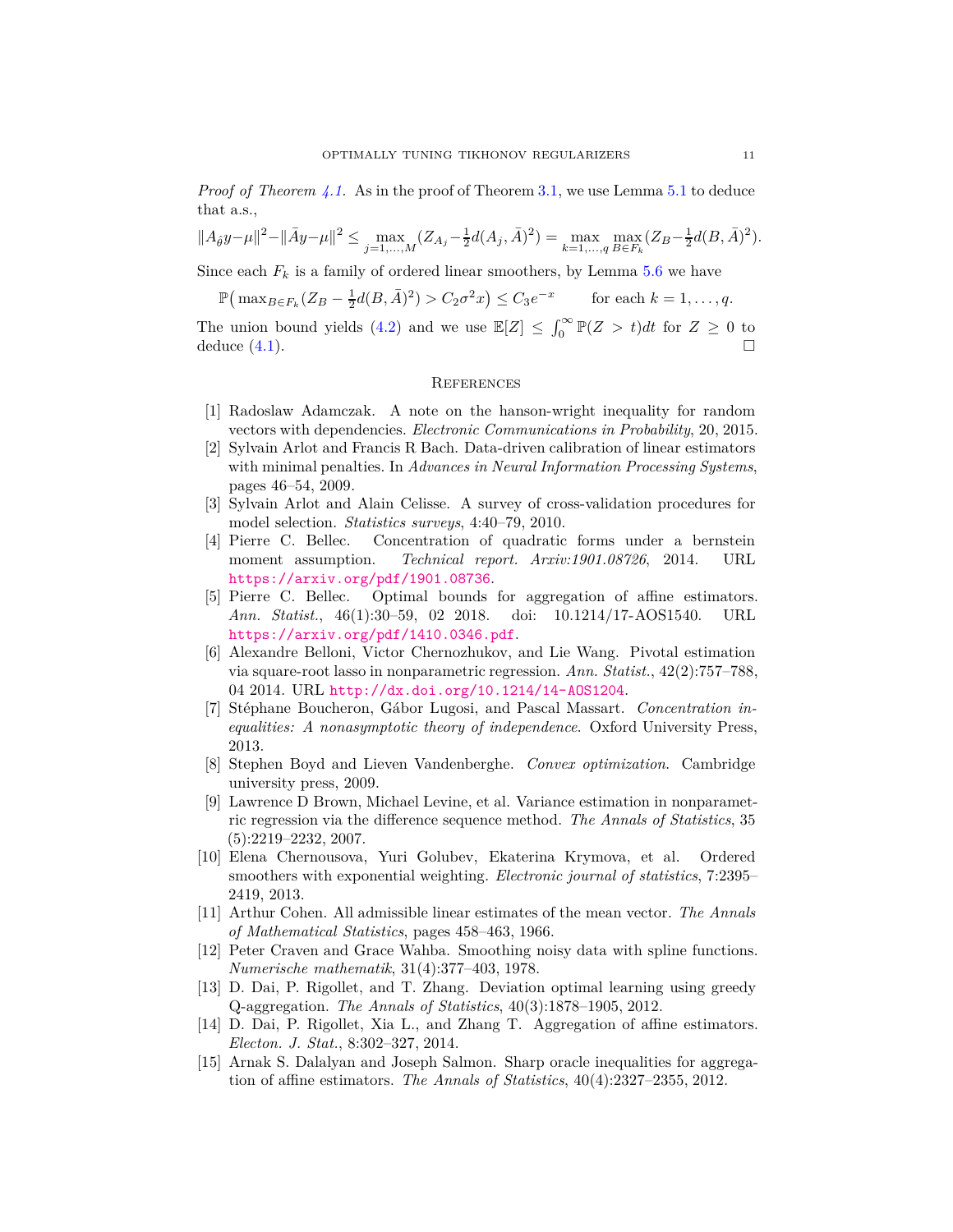- <span id="page-11-9"></span>[16] Holger Dette, Axel Munk, and Thorsten Wagner. Estimating the variance in nonparametric regression—what is a reasonable choice? *Journal of the Royal Statistical Society: Series B (Statistical Methodology)*, 60(4):751–764, 1998.
- <span id="page-11-17"></span>[17] Sjoerd Dirksen. Tail bounds via generic chaining. *Electronic Journal of Probability*, 20, 2015.
- <span id="page-11-4"></span>[18] Gene H Golub, Michael Heath, and Grace Wahba. Generalized cross-validation as a method for choosing a good ridge parameter. *Technometrics*, 21(2):215– 223, 1979.
- <span id="page-11-2"></span>[19] Yuri Golubev et al. On universal oracle inequalities related to high-dimensional linear models. *The Annals of Statistics*, 38(5):2751–2780, 2010.
- <span id="page-11-10"></span>[20] Peter Hall, JW Kay, and DM Titterinton. Asymptotically optimal differencebased estimation of variance in nonparametric regression. *Biometrika*, 77(3): 521–528, 1990.
- <span id="page-11-14"></span>[21] Trevor Hastie, Robert Tibshirani, and Jerome Friedman. *The Elements of Statistical Learning*. Springer Series in Statistics. Springer, 2001.
- <span id="page-11-16"></span>[22] Daniel Hsu, Sham Kakade, and Tong Zhang. A tail inequality for quadratic forms of subgaussian random vectors. *Electron. Commun. Probab.*, 17:no. 52, 1–6, 2012. doi: 10.1214/ECP.v17-2079. URL <http://ecp.ejpecp.org/article/view/2079>.
- <span id="page-11-0"></span>[23] Alois Kneip. Ordered linear smoothers. *The Annals of Statistics*, 22(2):835– 866, 1994.
- <span id="page-11-3"></span>[24] Gilbert Leung and Andrew R. Barron. Information theory and mixing leastsquares regressions. *Information Theory, IEEE Transactions on*, 52(8):3396– 3410, 2006.
- <span id="page-11-5"></span>[25] Ker-Chau Li. Asymptotic optimality of *c*\_*l* and generalized cross-validation in ridge regression with application to spline smoothing. *The Annals of Statistics*, 14(3):1101–1112, 1986.
- <span id="page-11-1"></span>[26] Colin L Mallows. Some comments on c p. *Technometrics*, 15(4):661–675, 1973.
- <span id="page-11-11"></span>[27] Axel Munk, Nicolai Bissantz, Thorsten Wagner, and Gudrun Freitag. On difference-based variance estimation in nonparametric regression when the covariate is high dimensional. *Journal of the Royal Statistical Society: Series B (Statistical Methodology)*, 67(1):19–41, 2005.
- <span id="page-11-6"></span>[28] Arkadi Nemirovski. Topics in non-parametric statistics. In *Lectures on probability theory and statistics (Saint-Flour, 1998)*, volume 1738 of *Lecture Notes in Mathematics*. Springer, Berlin, 2000.
- <span id="page-11-13"></span>[29] Art B Owen. A robust hybrid of lasso and ridge regression. Technical report, Stanford University, 2007.
- <span id="page-11-7"></span>[30] Ph. Rigollet and A. B. Tsybakov. Linear and convex aggregation of density estimators. *Math. Methods Statist.*, 16 (3):260–280, 2007. doi: 10.3103/S1066530707030052. URL <http://dx.doi.org/10.3103/S1066530707030052>.
- <span id="page-11-8"></span>[31] Philippe Rigollet. Kullback–Leibler aggregation and misspecified generalized linear models. *Ann. Statist.*, 40(2):639–665, 2012. doi: 10.1214/11-AOS961.
- <span id="page-11-15"></span>[32] Mark Rudelson and Roman Vershynin. Hanson-wright inequality and subgaussian concentration. *Electron. Commun. Probab.*, 18:no. 82, 1–9, 2013. URL <http://ecp.ejpecp.org/article/view/2865>.
- <span id="page-11-12"></span>[33] Tingni Sun and Cun-Hui Zhang. Scaled sparse linear regression. *Biometrika*, 2012.